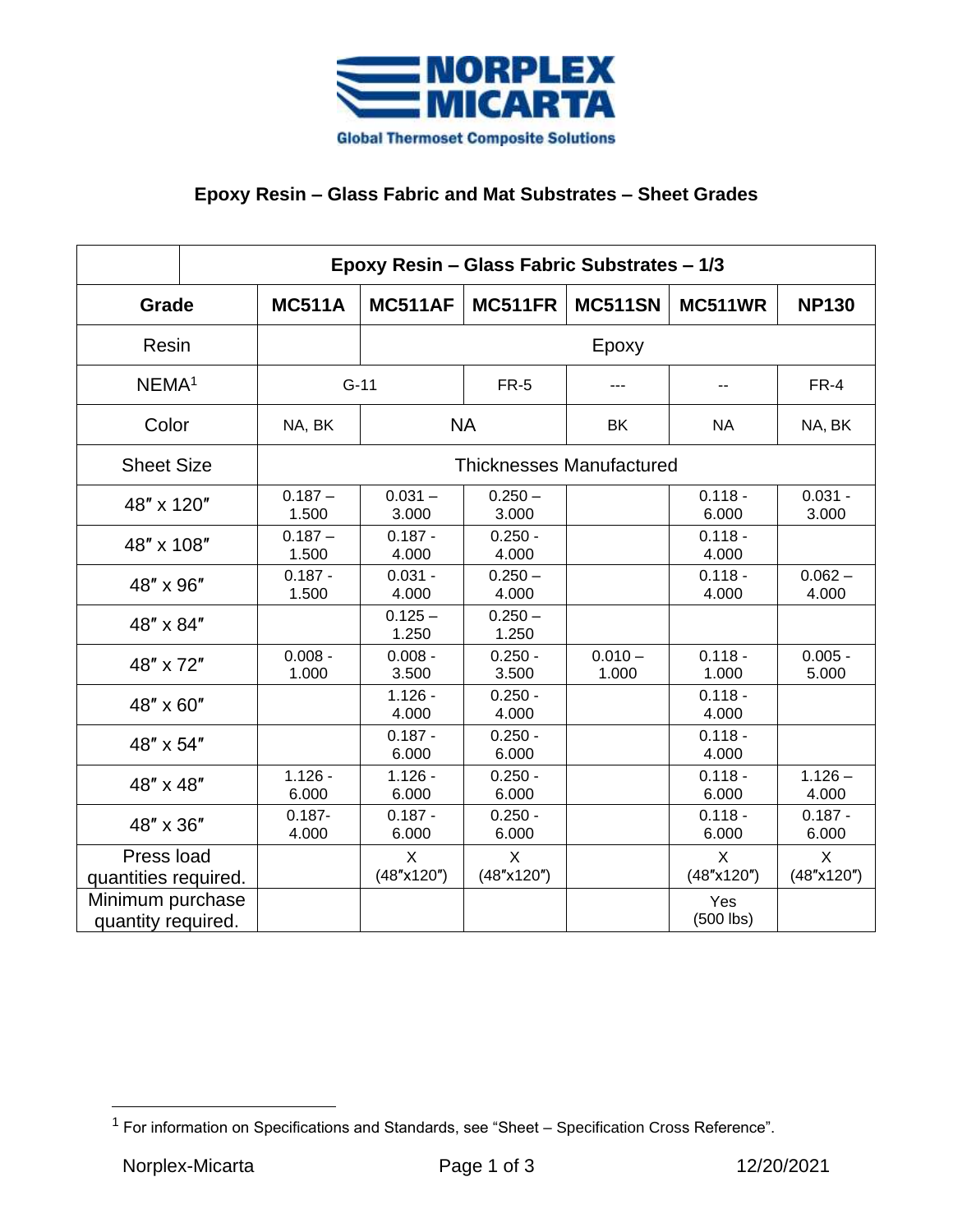

| Epoxy Resin - Glass Fabric Substrates - 2/3 |                                 |                    |                    |                                                  |                    |  |  |
|---------------------------------------------|---------------------------------|--------------------|--------------------|--------------------------------------------------|--------------------|--|--|
| Grade                                       | NP130HF                         | <b>NP500A</b>      | <b>NP500CR</b>     | <b>NP510A</b>                                    | <b>NP511</b>       |  |  |
| Resin                                       | Epoxy                           |                    |                    |                                                  |                    |  |  |
| NEMA <sup>2</sup>                           | FR-4                            | $G-10$             |                    | FR-4                                             | $G-11$             |  |  |
| Color                                       | <b>NA</b>                       |                    |                    | NA, BK, GR,<br>GN, BL, TN,<br><b>OR &amp; OG</b> | <b>NA</b>          |  |  |
| <b>Sheet Size</b>                           | <b>Thicknesses Manufactured</b> |                    |                    |                                                  |                    |  |  |
| 36" x 78"                                   |                                 |                    |                    | $0.187 -$<br>4.000                               |                    |  |  |
| 36" x 72"                                   |                                 |                    |                    | $0.187 -$<br>4.000                               |                    |  |  |
| 48" x 120"                                  |                                 | $0.031 -$<br>3.500 |                    | $0.031 -$<br>4.000                               |                    |  |  |
| 48" x 108"                                  |                                 | $0.125 -$<br>4.000 |                    | $0.125 -$<br>4.000                               |                    |  |  |
| 48" x 96"                                   | $0.187 -$<br>4.000              | $0.031 -$<br>4.000 | $0.047 -$<br>4.000 | $0.031 -$<br>4.000                               | $0.031 -$<br>4.000 |  |  |
| 48" x 84"                                   | $0.093 -$<br>1.000              |                    |                    | $0.008 -$<br>4.000                               |                    |  |  |
| 48" x 72"                                   | $0.093 -$<br>1.000              | $0.010 -$<br>1.000 | $0.012 -$<br>1.000 | $0.008 -$<br>5.000                               | $0.012 -$<br>1.000 |  |  |
| 48" x 60"                                   |                                 | $1.000 -$<br>4.000 |                    | $0.187 -$<br>6.000                               | $1.126 -$<br>4.000 |  |  |
| 48" x 48"                                   | $0.187 -$<br>4.000              | $1.000 -$<br>4.000 | $1.000 -$<br>4.000 | $0.224 -$<br>6.750                               | $1.000 -$<br>4.000 |  |  |
| 48" x 36"                                   | $0.187 -$<br>6.000              | $0.187 -$<br>4.000 | $0.012 -$<br>6.000 | $0.187 -$<br>10.000                              | $0.156 -$<br>4.000 |  |  |
| Press load<br>quantities required.          |                                 | X<br>(48"x120")    |                    | X<br>(48"x120")                                  |                    |  |  |
| Minimum purchase<br>quantity required.      |                                 |                    |                    | BL, GN, TN<br>OR & OG                            |                    |  |  |

 $2$  For information on Specifications and Standards, see "Sheet – Specification Cross Reference".